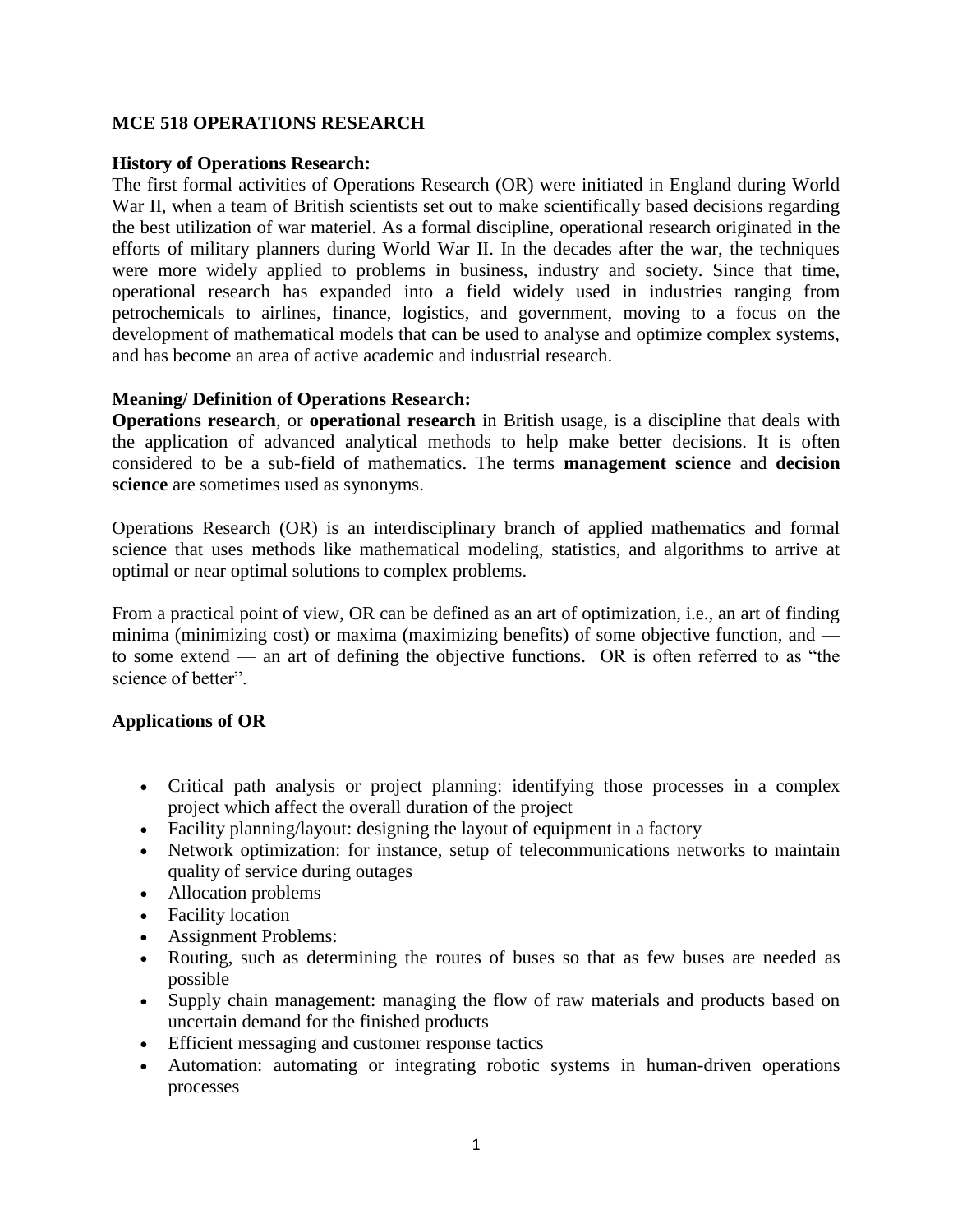- [Globalization:](http://en.wikipedia.org/wiki/Globalization) globalizing operations processes in order to take advantage of cheaper materials, labor, land or other productivity inputs
- Transportation: managing [freight](http://en.wikipedia.org/wiki/Freight) transportation and delivery systems
- [Scheduling:](http://en.wikipedia.org/wiki/Scheduling_algorithm)
- Blending of raw materials in oil refineries

## **OR Tools/Techniques/Methods**

Some of the primary tools used in OR are

- \_ statistics (statistical analysis),
- \_ optimization,
- \_ probability theory,
- \_ queuing theory,
- \_ game theory,
- $=$  graph theory,
- decision analysis,
- \_ simulation

## **PHASES OF OR**

- [1] Problem definition
- [2] Model construction
- [3] Data gathering
- [4] Solution
- [5] Implementation

**Step 1: Problem definition:** The OR analyst first defines the organization's problem. This includes specifying the organization's objectives and the parts of the organization (or system) that must be studied before the problem can be solved. In this stage the decision problem is expressed in both qualitative and quantitative terms. The observable results and the underlying causes are identified. Five major characteristics of the system are identified, namely:

- i. *Measure of effectiveness* (performance measure): quantifiable measurement **(numerical value)** for the comparison of result obtainable under different external conditions and different decisions.
- ii. *Variables* (controllable and uncontrollable variables; deterministic and random variables): Variables are characteristics of the system that takes on different values and affects the performance of the system over the range of values. Controllable variables are those the decision maker can control deterministic variables are not chance dependent (may be known with certainty) while random variables are chance dependent (each comes from a probability distribution)
- iii. *Parameter:* Is a characteristic that takes on only one value during the foreseeable operation of the system but may change its value when different alternatives are studied.
- iv. *Objective:* The direction in which the decision maker wants it to move (usually, maximize benefits or minimize costs). The value of the objective function becomes the measure of effectiveness of the total system.